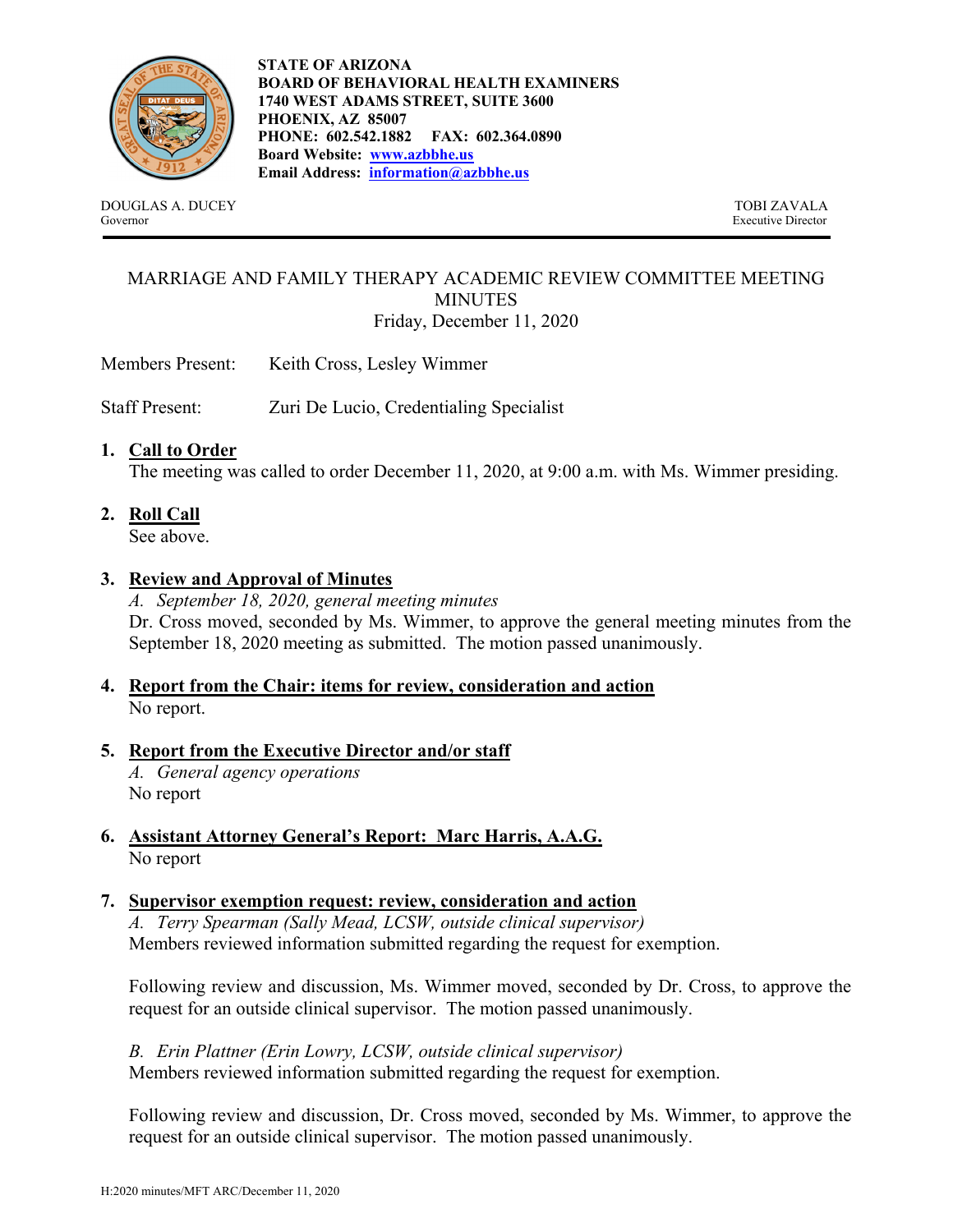*C. Steven Guthrie (Shoshana Elkins, LCSW, outside clinical supervisor* Members reviewed information submitted regarding the request for exemption.

Following review and discussion, Ms. Wimmer moved, seconded by Dr. Cross, to approve the request for an outside clinical supervisor. The motion passed unanimously.

#### *D. LaShunda Armstrong (Lindsey Love, LCSW, outside clinical supervisor)*  Members reviewed information submitted regarding the request for exemption.

Following review and discussion, Ms. Wimmer moved, seconded by Dr. Cross, to approve the request for an outside clinical supervisor. The motion passed unanimously.

*E. Cyrus Behrana (Vaun Williams, LPC, outside clinical supervisor)*  Members reviewed information submitted regarding the request for exemption.

Following review and discussion, Ms. Wimmer moved, seconded by Dr. Cross, to approve the request for an outside clinical supervisor. The motion passed unanimously.

## **8. Consent agenda: review, consideration and action regarding 60 day extension request for deficiencies and 90 day extension for examination**

- *A. Jessica Lee, LMSW applicant (60-day deficiency extension)*
- *B. Kjerstin Johnson, LCSW applicant (60-day deficiency extension)*
- *C. Roxana Amaton, LPC applicant (60-day deficiency extension)*
- *D. Sivan Raine, LPC applicant (60-day deficiency extension)*
- *E. Carol DeNomme, LCSW applicant (60-day deficiency extension)*
- *F. Kimberly Craig, LPC applicant (60-day deficiency extension)*
- *G. Barry Hancock, LAMFT applicant (60-day deficiency extension)*
- *H. Joy Irons, LMFT applicant (60-day deficiency extension)*
- *I. Jennifer McClure, LAMFT applicant (60-day deficiency extension)*
- *J. Ruth Morgan Spann, LAC applicant (90-day exam extension)*
- *K. Shannon Coonce, LAC applicant (90-day exam extension)*

 Ms. Wimmer moved, seconded by Dr. Cross, to approve the consent agenda as presented. The motion passed unanimously.

## **9. Exam accommodation and/or 90-day waiver request: review, consideration and action**

*A. Yasel Mendoza-Patterson, LMSW applicant (exam accommodation)*  Members reviewed information regarding the request for an exam accommodation.

Following review and discussion, Ms. Wimmer moved, seconded by Dr. Cross, to approve the request for an exam accommodation. The motion passed unanimously.

## *B. Gwendolyn Foehringer, LAC applicant (exam accommodation)*

Members reviewed information regarding the request for an exam accommodation.

Following review and discussion, Ms. Wimmer moved, seconded by Dr. Cross, to approve the request for an exam accommodation. The motion passed unanimously.

*C. Shatha Musleh, LAC applicant (exam accommodation)*

Members reviewed information regarding the request for an exam accommodation.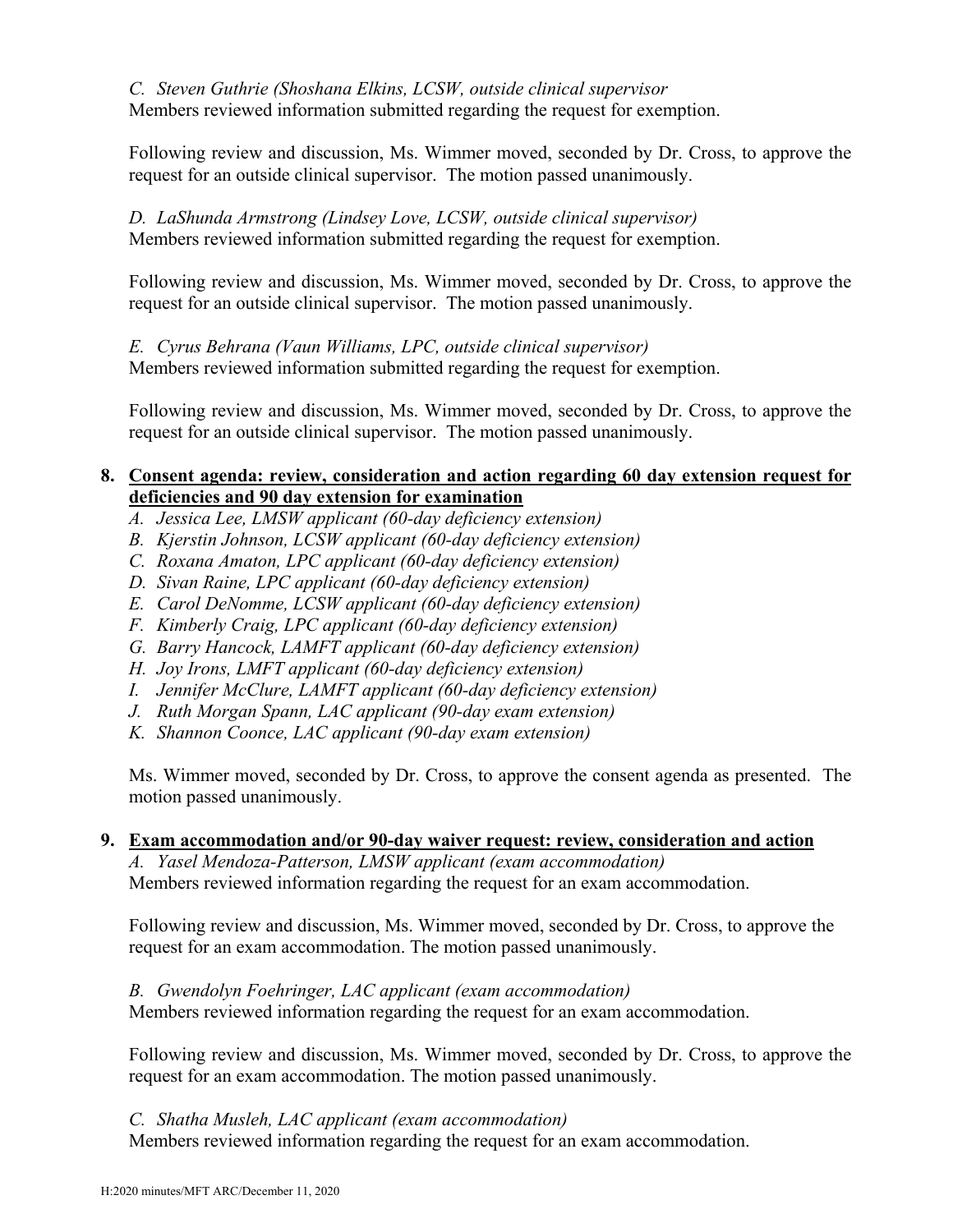Following review and discussion, Ms. Wimmer moved, seconded by Dr. Cross, to approve the request for an exam accommodation. The motion passed unanimously.

#### **11. Applications for licensure: review, consideration and action**

*A. Review, consideration, and possible action regarding applications for licensure* 

Ms. Wimmer moved, seconded by Dr. Cross, to recommend to approve Wendi Biondi as a Licensed Professional Counselor by Endorsement. The motion passed unanimously.

Ms. Wimmer moved, seconded by Dr. Cross, to recommend to approve Karen Soza as a Licensed Associate Marriage and Family Therapist upon receipt of a passing score on the required exam. The motion passed unanimously.

Dr. Cross moved, seconded by Ms. Wimmer, to recommend to the Board to deny Barry Hancock and Ashley Pina based on their failure to establish that they meet minimum licensure requirements. The motion passed unanimously.

Dr. Cross moved, seconded by Ms. Wimmer, to recommend to the Board to deny Evelyn DeLaCruz-Jiron and Jayme Helgeson based on thier failure to establish that they meet minimum licensure requirements for Endorsement/Universal Recognition. The motion passed unanimously.

The committee requested additional information on the following applications:

*A. Appeals* 

## *1. Karen Soza, LAMFT Applicant*

Members reviewed information regarding the appeal.

The applicant appeared telephonically and addressed the committee.

Following review and discussion, members agreed the applicant meets minimum education requirements.

### **12. Applications for educational programs: review, consideration and action**  *None*

**13. Future agenda items**  None

#### **14. Call for public comment**

No one was present to respond to the call for public comment.

## **15. Establishment of future meeting dates**

The next regular meeting is scheduled for Friday, January 22, 2021, at 9:00 a.m., at 1740 W. Adams St., Board Room C.